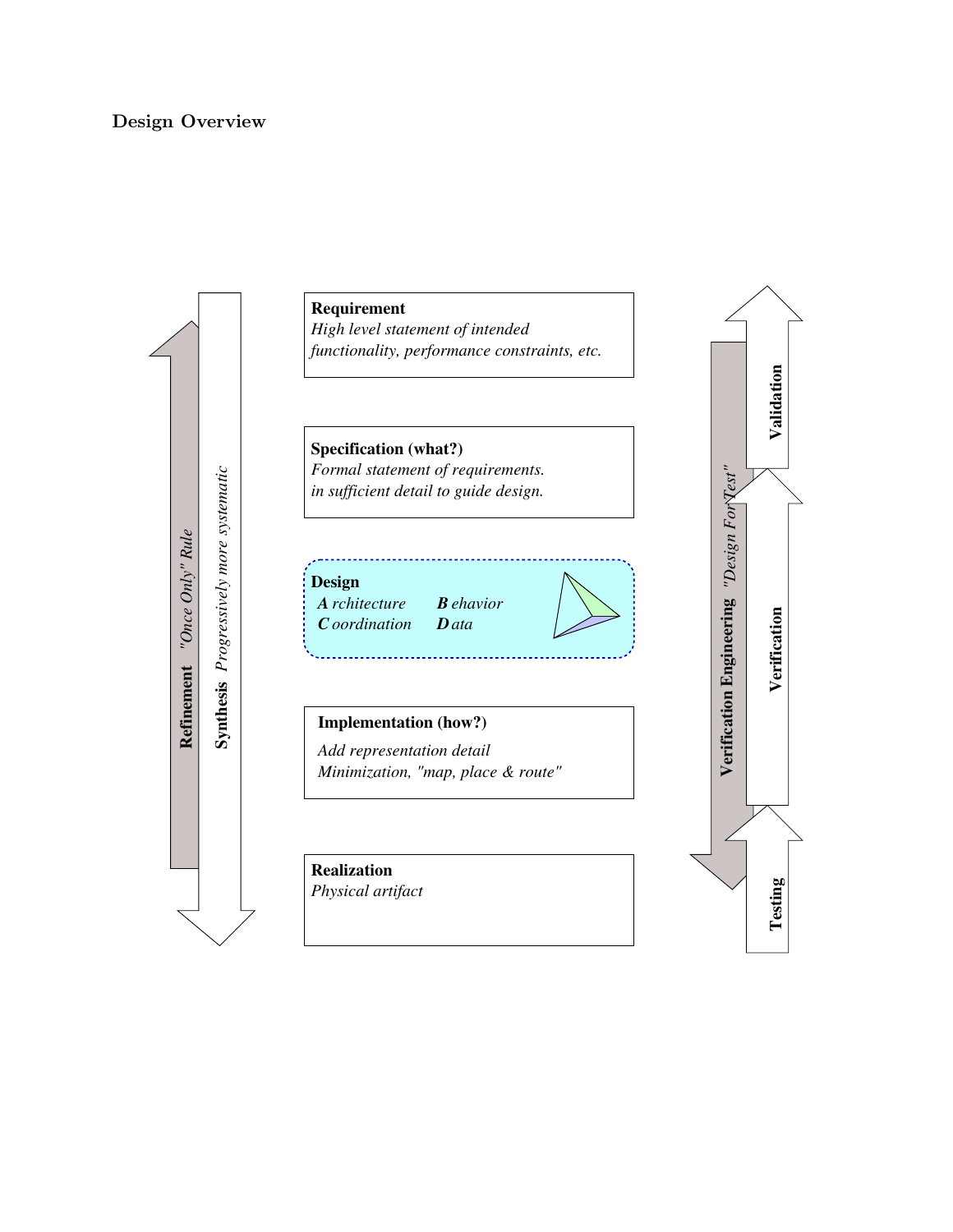# Example

CAUTION: This is an illustration of design "flow." It is not an example of good design. Shortly, we will develop better and more systematic ways to synthesize implementations of this kind. (And anyway, much of what we are about to see is done automatically in the ISE design environment used in the Lab!)

## Requirement.

Design Something and implement it using 74LS00 devices.

### Specification.

Truth tables are a common form of specification at lower levels.

| $\boldsymbol{a}$ | b | $\overline{c}$ | $\tilde{z}$ |
|------------------|---|----------------|-------------|
| 0                | 0 | 0              | 0           |
| $\overline{0}$   | 0 | 1              | 0           |
| $\overline{0}$   | 1 | 0              | 0           |
| $\Omega$         | 1 | 1              | 1           |
| 1                | 0 | 0              | 0           |
| 1                | 0 | 1              | 1           |
| 1                | 1 | 0              | 1           |
| 1                | 1 |                |             |
|                  |   |                |             |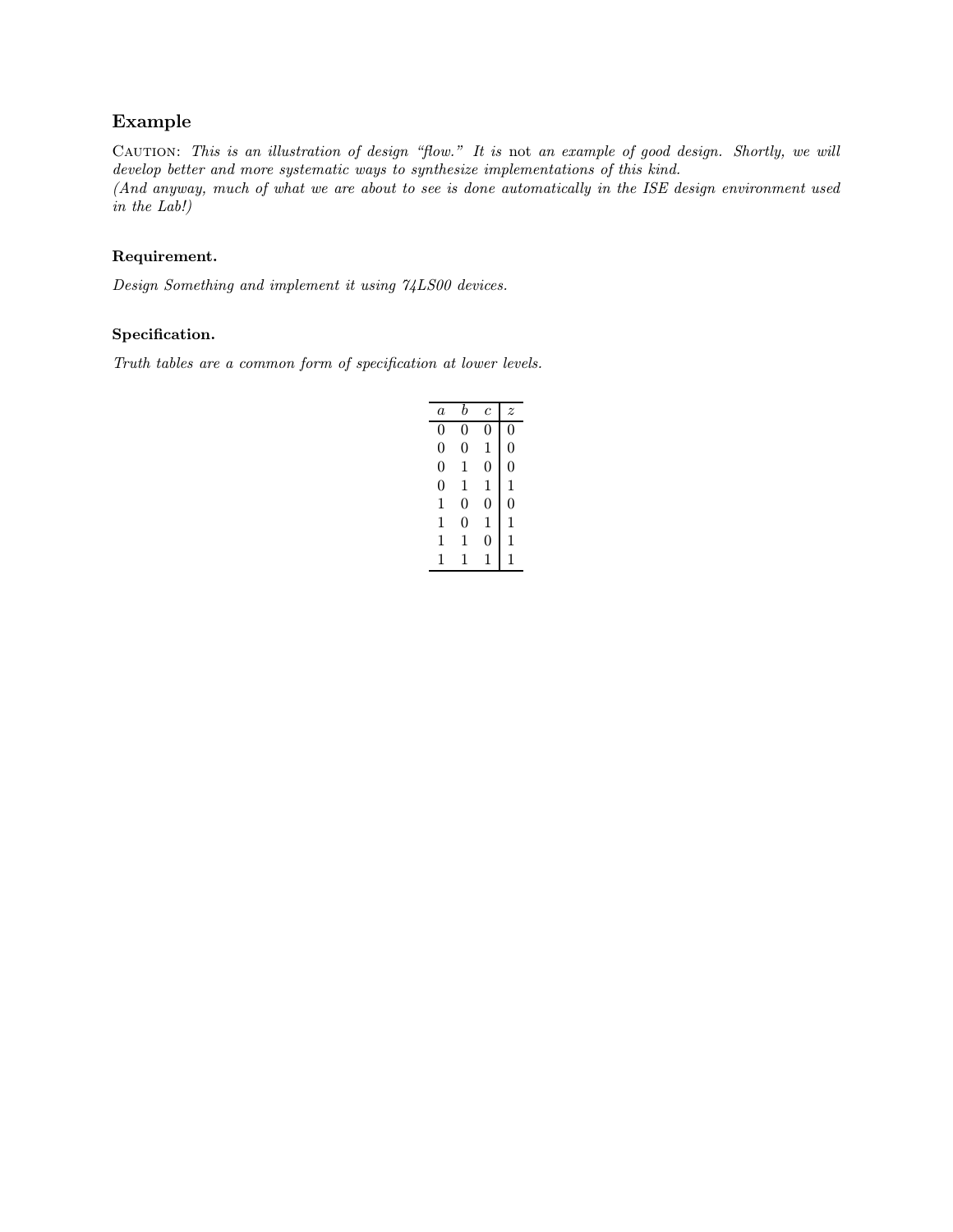#### Design.

Synthesize a system of Boolean equations. Here it is "easy" to see that in the case that  $a = 0$ , z reduces to b c; and when  $a = 1$ , z reduces to  $b + c$ . So z can be expressed as

$$
z = \overline{abc} + a(b + c) \equiv (\neg a \land b \land c) \lor (a \land (b \lor c))
$$

There is a direct correspondence between Boolean terms and logical expressions, both shown above. Boolean terms are more conducive to algebraic manipulation. The logical form more clearly shows how to implement this circuit, using one gate per logical operation—six gates in this case. Since we want to minimize the number of gates used (all else considered), we can try to algebraically "simplify" this initial implementation. . .

$$
\overline{a}bc + a(b+c)
$$
\n
$$
= \overline{a}bc + ab + ac
$$
 (distributivity)  
\n
$$
= b(\overline{a}c + a) + ac
$$
 (distributivity)  
\n
$$
= b(c+a) + ac
$$
 (absorption)

This seems to be an improvement, assuming the algebra is correct. We should verify the result. I have a simple Scheme truth-table generator, whose output is shown below. The truth tables appear the same but  $\mathcal{C}AUTION$ : the rows are listed in the wrong order  $([b, c, a]$  rather than  $[a, b, c]$ ). The rows must be re-arranged in order to compare with the specification, the truth tables are still identical, so our optimization is correct.

| % scheme tt.ss |           |           |       |     | Chez Scheme Version 7.1     |           |       |       |                                     |                                                  |  |
|----------------|-----------|-----------|-------|-----|-----------------------------|-----------|-------|-------|-------------------------------------|--------------------------------------------------|--|
|                |           |           |       |     |                             |           |       |       |                                     | Copyright (c) 1985-2006 Cadence Research Systems |  |
|                |           |           |       |     |                             |           |       |       | $>$ (pft ((b & (c + a)) + (a & c))) |                                                  |  |
|                |           |           |       |     | $((b & (c + a)) + (a & c))$ |           |       |       | $\vert abc \vert$                   |                                                  |  |
|                | 00        |           |       | 000 |                             | 0000      |       |       | 000                                 |                                                  |  |
|                |           | 0 1 1     |       |     |                             | 0 1 0 0   |       |       | [100]                               |                                                  |  |
|                |           | 00110     |       |     |                             | $0 \t001$ |       |       | 001                                 |                                                  |  |
|                |           | 00 1 1 1  |       |     |                             | 1 1 1 1   |       |       | 101                                 |                                                  |  |
|                |           | 10000     |       |     | 0                           |           | 000   |       | (010)                               |                                                  |  |
|                |           | 1 1 0 1 1 |       |     |                             | 1 100     |       |       | $\left 110\right $                  |                                                  |  |
|                | $1\quad1$ |           | 1 1 0 |     | $\mathbf{1}$                |           |       | 0 0 1 | 011                                 |                                                  |  |
|                | 11        |           | 1 1 1 |     | $\mathbf{1}$                |           | 1 1 1 |       | [111]                               |                                                  |  |

|   |                |       | $((b & (c + a)) + (a & c))$ |   |           | [abc]              |
|---|----------------|-------|-----------------------------|---|-----------|--------------------|
|   |                |       |                             |   |           |                    |
|   | o o            | ი ი ი |                             | 0 | 000       | [000]              |
|   | 0 <sub>0</sub> | 110   |                             | 0 | 001       | 001                |
|   | $1\,0$         | 0 O   | - 0                         | 0 | $0\,0\,0$ | [010]              |
|   | $1\quad1$      | 1 1 0 |                             | 1 | 001       | [011]              |
|   | o o            | 0 1 1 |                             | 0 | 100       | [100]              |
| 0 | $\Omega$       | 1 1 1 |                             | 1 | 1 1 1     | $\left[101\right]$ |
|   | 11             | 011   |                             | 1 | 100       | $\left[110\right]$ |
|   | 11             | 1 1 1 |                             | 1 | 1 1 1     | 111                |

Maybe we can do better, but let's not try.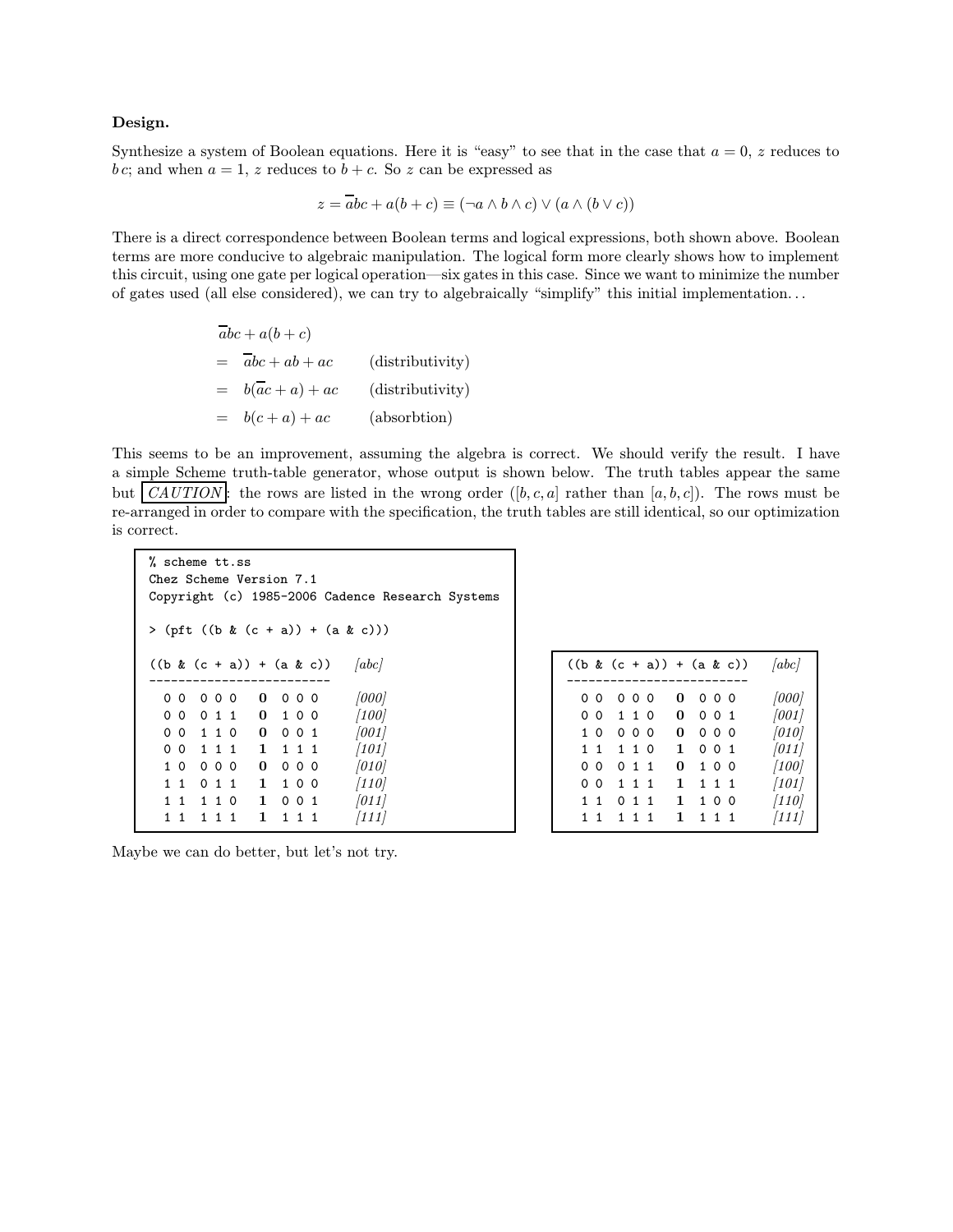#### Implementation.

Only four operations, hence four *logical* gates, are needed. Experssing  $b(c + a) + ac$  in schematic form, we get



However, 74LS00 devices provide nand and nor gates, so we need to transforn this and-or implementation to a nand-nor one. A traditional (and laborious, hence wrong) way to do this is to use Boolean algebra, again, to derive something like:

$$
b \cdot (c + a) + (a \cdot c)
$$
  
=  $\overline{b \cdot (c + a) + (a \cdot c)}$  (double negation)  
=  $\overline{b \cdot (c + a) \cdot (a \cdot c)}$  (DeMorgan's Law)  
=  $(b \odot (c + a)) \odot (a \odot c)$  (Rewrite  $\overline{x \cdot y}$  as  $x \odot y$ )  
=  $(b \odot \overline{(c + a)}) \odot (a \odot c)$  (DeMorgan's Law)  
=  $(b \odot \overline{(c \oplus a)}) \odot (a \odot c)$  (Rewrite  $\overline{x + y}$  as  $x \oplus y$ )

We should again verify our derivation, of course. This time we'll check it agains the computed truth table, not the specification. It is easier to check because the two tables use the same variable ordering,  $[b, c, a]$ .

|              |  |                 |  | $( \tilde{ } ( \tilde{ } ( \tilde{ } ( \tilde{ } ( \tilde{ } ( \tilde{ } ( \tilde{ } ( \tilde{ } ( \tilde{ } ( \tilde{ } ( \tilde{ } ( \tilde{ } ( \tilde{ } ( \tilde{ } ( \tilde{ } ( \tilde{ } ( \tilde{ } ( \tilde{ } ( \tilde{ } ( \tilde{ } ( \tilde{ } ( \tilde{ } ( \tilde{ } ( \tilde{ } ( \tilde{ } ( \tilde{ } ( \tilde{ } ( \tilde{ } ( \tilde{ } ( \tilde{ } ( \tilde{ } ( \tilde{ } ( \tilde{ } ( \tilde{ } ( \tilde{ } ( \tilde{ } ( \tilde$ |           |  |  |
|--------------|--|-----------------|--|------------------------------------------------------------------------------------------------------------------------------------------------------------------------------------------------------------------------------------------------------------------------------------------------------------------------------------------------------------------------------------------------------------------------------------------------------------|-----------|--|--|
|              |  |                 |  | 0 1 0 0 0 1 0 0 0 0 1 1 0 0 0                                                                                                                                                                                                                                                                                                                                                                                                                              |           |  |  |
| $\mathbf{0}$ |  |                 |  | 1 0 0 1 0 0 1 1 1 1 1 1 1 0 0                                                                                                                                                                                                                                                                                                                                                                                                                              |           |  |  |
| $\mathbf{0}$ |  | 1 0 0 1 0 1 1 0 |  | 1 1 0 0 1                                                                                                                                                                                                                                                                                                                                                                                                                                                  |           |  |  |
| $\mathbf{1}$ |  | 1 0 0 1 0 1 1 1 |  |                                                                                                                                                                                                                                                                                                                                                                                                                                                            | 0 0 1 1 1 |  |  |
| 0            |  | 1 10 0 1 0 0 0  |  |                                                                                                                                                                                                                                                                                                                                                                                                                                                            | 1 1 0 0 0 |  |  |
| $\mathbf{1}$ |  | 0 1 1 1 0 0 1 1 |  |                                                                                                                                                                                                                                                                                                                                                                                                                                                            | 0 1 1 0 0 |  |  |
| $\mathbf{1}$ |  | 0 1 1 1 0 1 1 0 |  |                                                                                                                                                                                                                                                                                                                                                                                                                                                            | 0 1 0 0 1 |  |  |
| $\mathbf{1}$ |  | 0 1 1 1 0 1 1 1 |  |                                                                                                                                                                                                                                                                                                                                                                                                                                                            | 0 0 1 1 1 |  |  |

The nand-nor circuit becomes

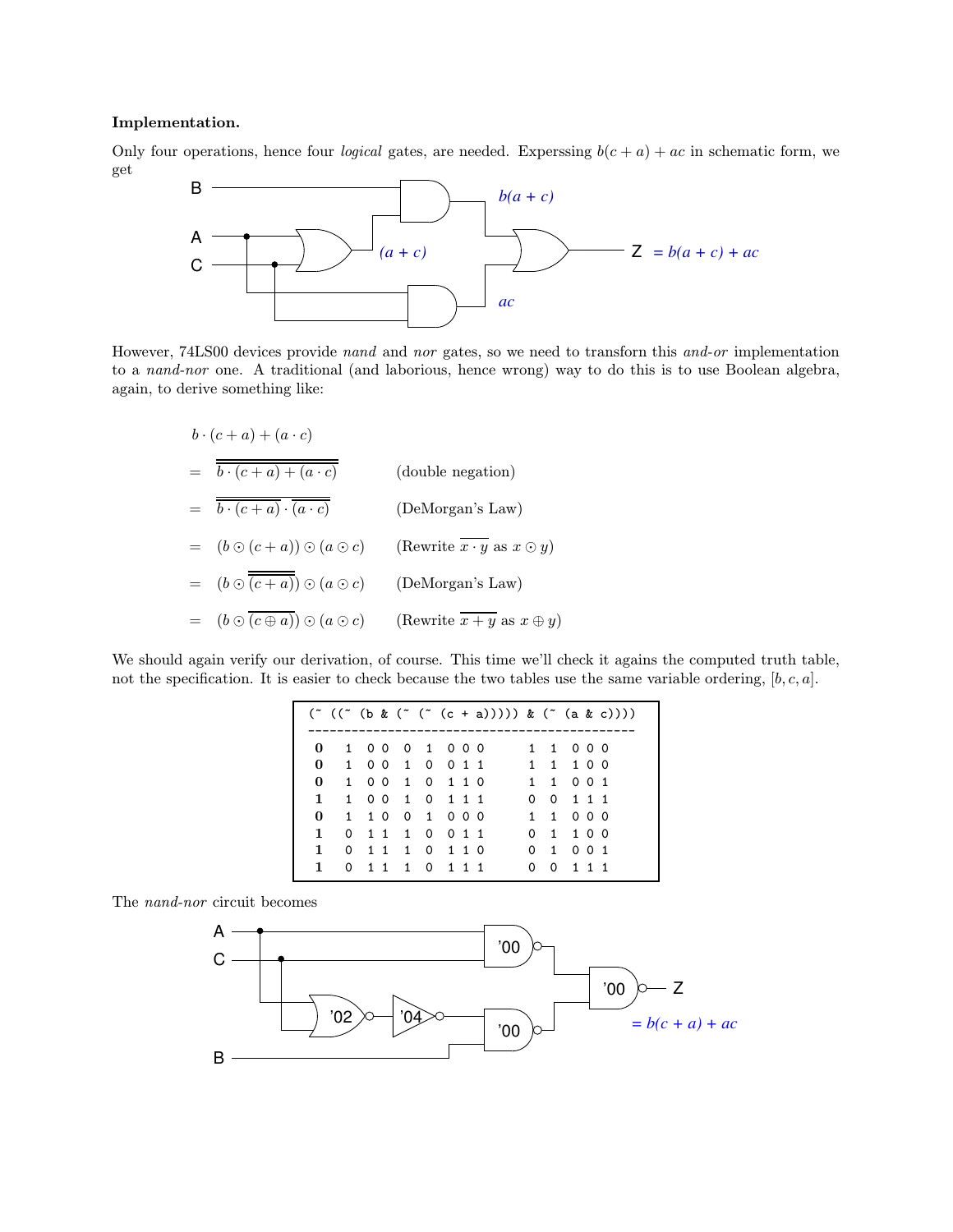#### Realization.

74LS00 devices contain 4–6 gates per chip. Here are the devices containing nand gates, nor gates, and inverters:



Generally, synthesizing a realization involves three problems:

- 1. Mapping: assigning logical functions to physical devices. In this case, this means assigning each gate in the schematic to one in a device.
- 2. Placement: assigning each physical device to a physical (usually planar) location.
- 3. Routing: connecting the physical pins on the device to each other.

Each of these problems is of exponential complexity, NP-complete in the best case. Furthermore, the problems are interdependent: a near-optimal result requires that the all by solve simultaneously. CAD systems usually attack the problems in some order, using heuristics to abstractly model the other problems.

It is important to understand that "optimization" is multi-faceted. There is no truely optimum implementation. The most basic example in digital design is the so-called *speed-area* tradeoff: one can make an implementation faster by adding more gates. This leads to notion of a "design space" in which one is usually looking for an implementation instance that balances both concerns, somewhere in the "sweet spot" of the trade-off curve.



The design Requirements will dictate whether it is more important to have an implementation that is faster or smaller.

In our example, the implementation schematic contains three *nand*-gates, one *nor*-gate and one *inverter*, five gates in all. This is pretty good, relative to the four-logical-gate solution we came up with. However, a direct mapping would require three chips, which is not good at all! For one thing, it leaves nine gates unused. Minimizing the number of gates was the wrong goal: we really want to minimize the number of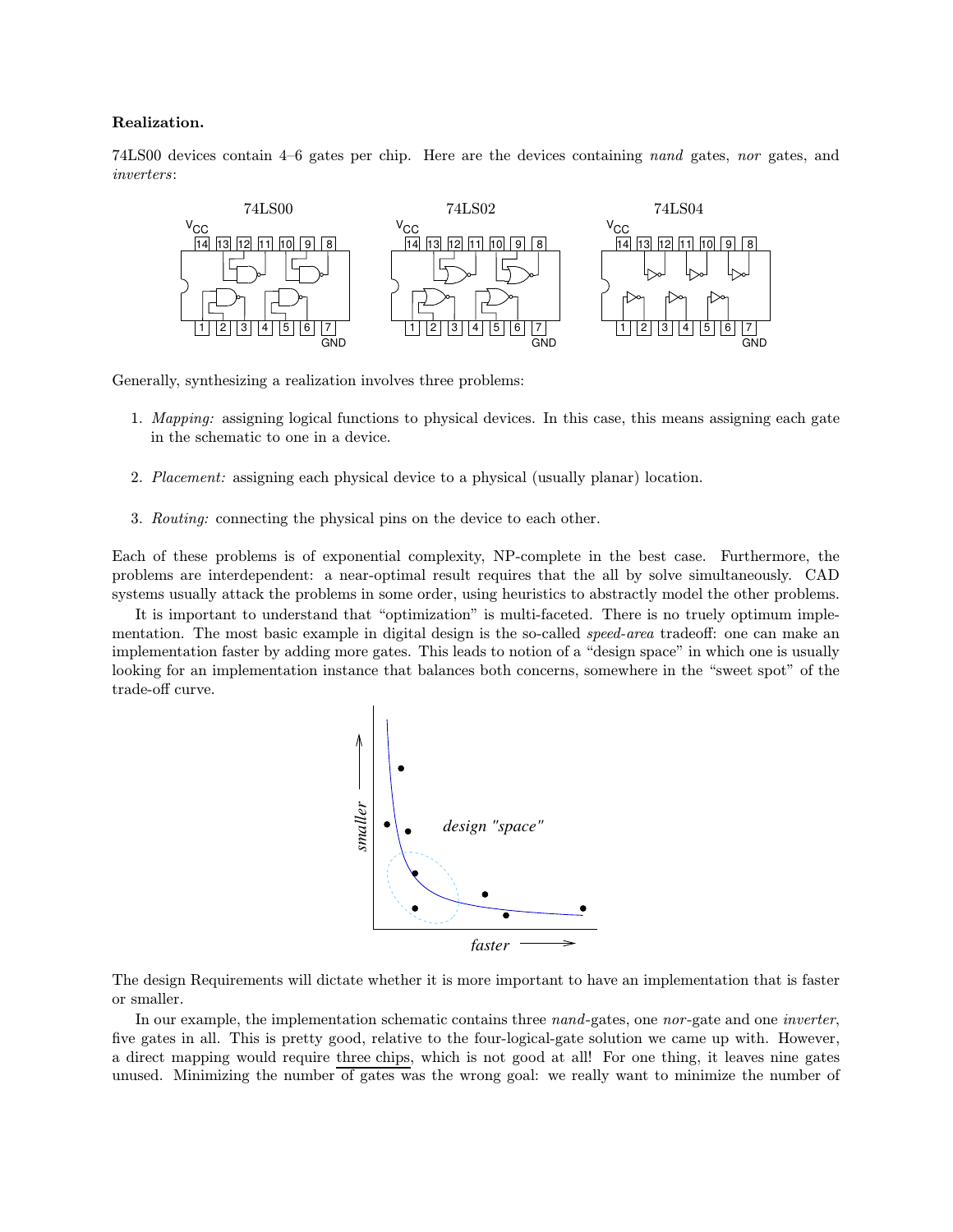devices. One thing we might do is implement the inverter with the left-over nand-gate:



Now we need only two chips, a 74LS00 and a 74LS02. Let's leave it at that and map the four nand-gates clockwise, starting with the left-most gates in both the schematic and the 74LS00.



The only way that we can tell whether we've done everything right is to build the actual circuit and test it to determine if it satisfies the specification. Were you to do this for the physical layout shown above, the first thing you'd discover is that the circuit doesn't work at all! Physical circuits are active devices; they need a power supply to perform their functions.

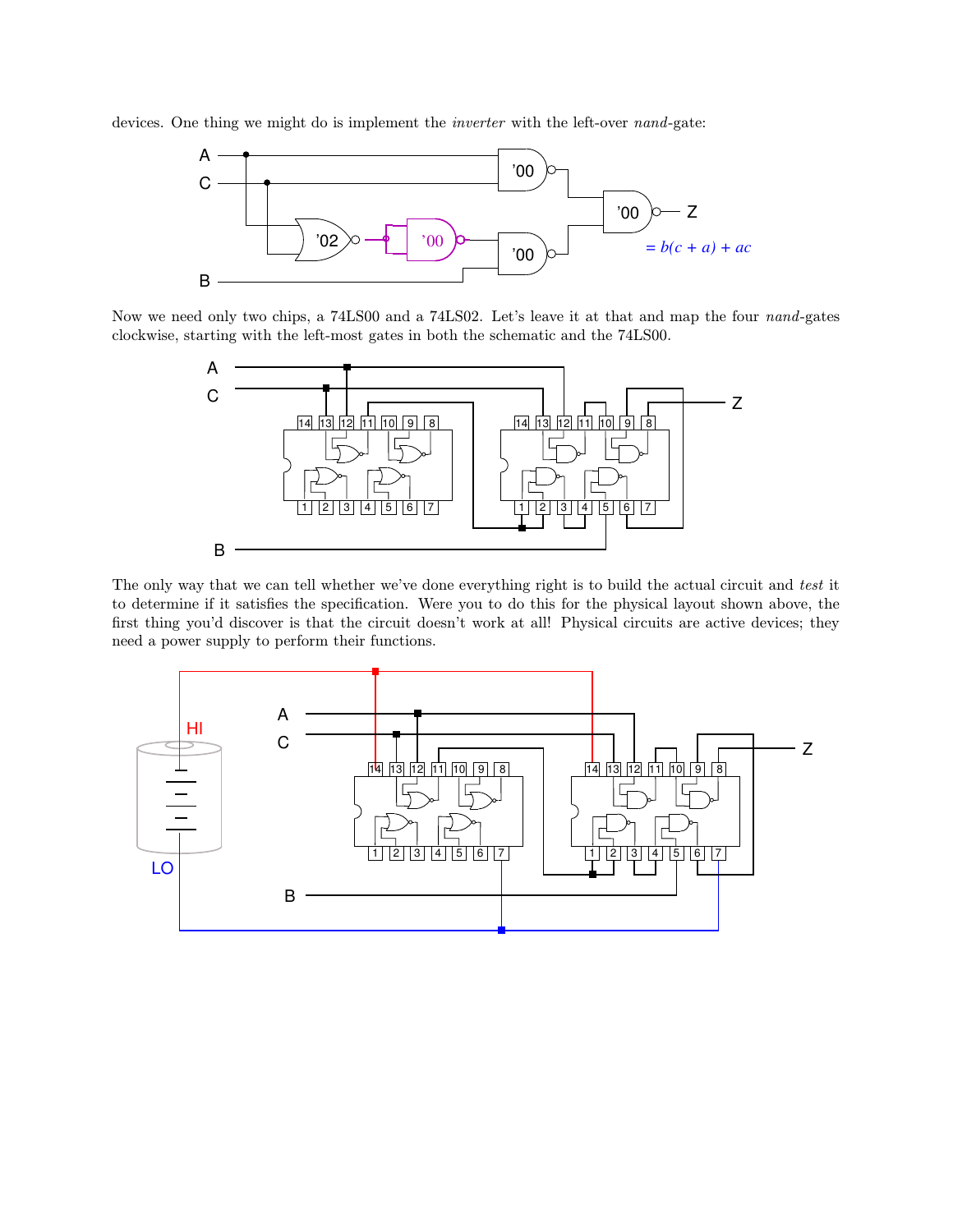### "Think globally; act locally"

The previous example follows the design for the *carry-out* output of a one-bit adder, whose inputs are the two summand bits and a *carry-in* bit from a previous addition. In order to complete the design, we also need to generate a sum bit. pass along to the next-most-significant bit of addition.

| $\overline{a}$ | b | $c_i$       | $c_{o}$ | S |
|----------------|---|-------------|---------|---|
| 0              | 0 | 0           | 0       | 0 |
| 0              | 0 | 1           | 0       | 1 |
| $\overline{0}$ | 1 | 0           | 0       | 1 |
| 0              | 1 | $\mathbf 1$ | 1       | 0 |
| 1              | 0 | 0           | 0       | 1 |
| 1              | 0 | $\mathbf 1$ | 1       | 0 |
| 1              | 1 | 0           | 1       | 0 |
| 1              | 1 | 1           |         |   |

We could develop a design for generating s in the same way, but a better implementation results if we implement both outputs at once. The  $c<sub>o</sub>$  output (previously  $z$ ) is the *majority* function. true when two or more of the inputs are true. The s output is the *parity* function, true when an odd number of inputs are true. Hence, we can develop equations

> $s = a\overline{bc} + \overline{a}b\overline{c} + \overline{a}\overline{b}c + a\overline{b}c$  $c_o = ab + ac + bc$

In designing an implementation, one thing to ask is whether the two output experssion have any subterms in common. For example, we can derive an equivalent system of equations:

$$
s = a\overline{bc} + \overline{a}b\overline{c} + \overline{(a+b)}c + (ab)c
$$
  

$$
c_o = ab + (a+b)c
$$

Identifying like terms, add two more equations to the system:

$$
x = ab
$$
  
\n
$$
y = a + b
$$
  
\n
$$
s = a\overline{bc} + \overline{a}b\overline{c} + \overline{y}c + xc
$$
  
\n
$$
c_o = x + yc
$$